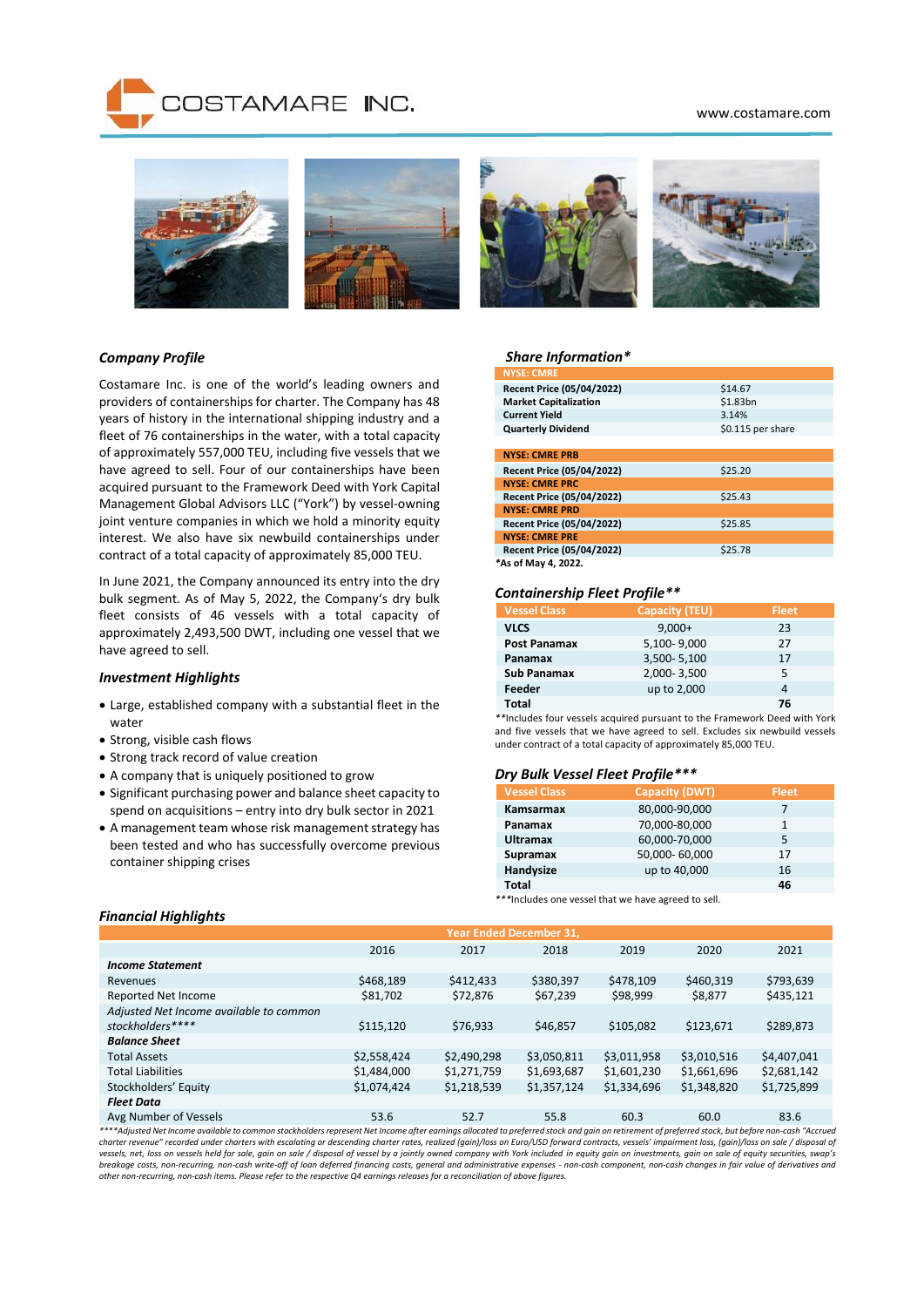## *Recent Developments*

*5 May 2022 Costamare Inc. Reports Results for the First Quarter Ended March 31, 2022 1 April 2022 Costamare Inc. Declares Special and Quarterly Dividend on its Common Stock and Quarterly Dividend on its Preferred Stock 28 March 2022*

*Costamare Inc. Announces Availability of its Annual Report on Form 20-F for the year ended December 31, 2021*

# *Containerships Charter Coverage\*\*\*\*\**



*\*\*\*\*\**As of May 5, 2022. Assumes earliest redelivery dates (unless otherwise noted) for our containerships only. Does not include six newbuild containerships under contract and four containerships acquired pursuant to the Framework Deed with York. Please refer to fleet list contained in relevant earnings release for details on our containerships and our dry bulk vessels.

(i) Vessel that we have agreed to sell and assuming expiration of charter on the latest redelivery date.